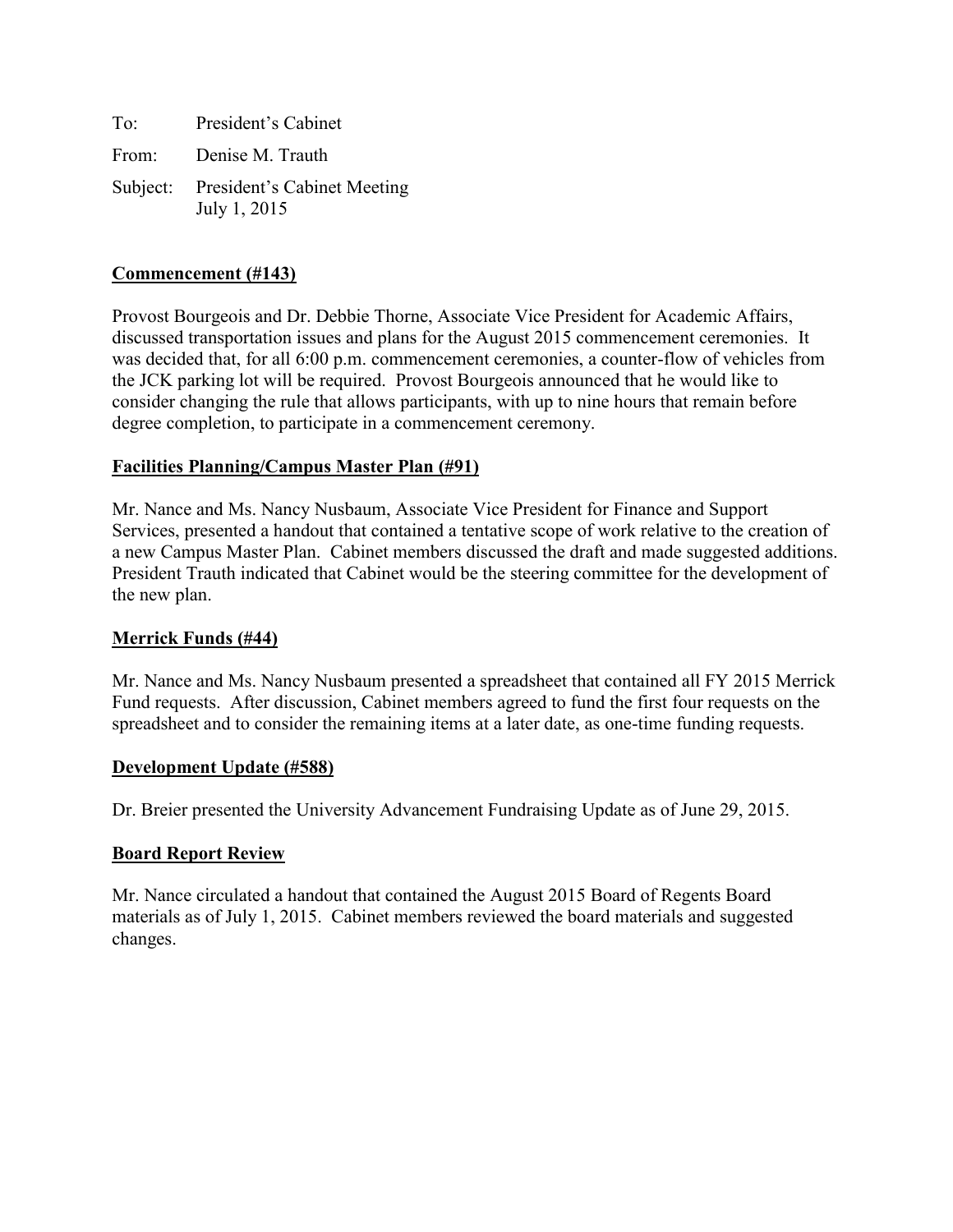# **President's Update (#556)**

President Trauth stated that requests to turn the fountains on had been received and that she had declined the requests until power-washing needs across campus were first addressed.

President Trauth discussed the B-On-Time fund and a communication received, that summarized the position of The Texas State University System (TSUS), regarding the issue. She requested that a copy of the email communication from Mr. Nance, that summarized the TSUS position, be attached to and incorporated into the cabinet minutes of the meeting.

President Trauth discussed a limitation on the use of the weekly update prepared by University Advancement.

President Trauth provided a status report on the Vice President for Finance and Support Services search.

# **Significant Issues (#01)**

Provost Bourgeois provided a handout to Cabinet members that contained information about the new electronic 2015-2016 Graduate Catalog and Undergraduate Catalog now available.

Mr. Nance circulated a handout that contained a photograph of a problem that was created in the San Marcos River due to the flood and described measures that are being taken to correct the problem.

Mr. Nance discussed the Department of Labor proposed regulations to change overtime pay and the budget implications of such a change.

Dr. Breier discussed the two phases of the CCS Campaign feasibility study and provided a list of individuals that are on the internal assessment interview list.

# **AASCU Distinguished Alumnus Award (#10)**

Dr. Breier announced that the American Association of Schools, Colleges, and Universities has made a call for nominations for the Distinguished Alumni Award. Dr. Breier suggested that U. S. District Judge Nelva Gonzales Ramos be nominated by Texas State University. Cabinet members approved the nomination.

Dr. Wyatt discussed the need to make web material accessible to all individuals, including but not limited to, blind and deaf individuals as required by the Americans with Disabilities Act. He described efforts underway at Texas State University, including the building of a responsive web site to make our website accessible. He suggested that the university appoint a committee to develop a formal website accessibility plan and have an approved plan in place by October 2015. He suggested that Dr. Sherri Benn, Assistant Vice President for Student Affairs and Director of Student Diversity and Inclusion, have primary responsibility for developing and implementing the plan and that Dr. Debbie Thorne, Associate Vice President for Academic Affairs be a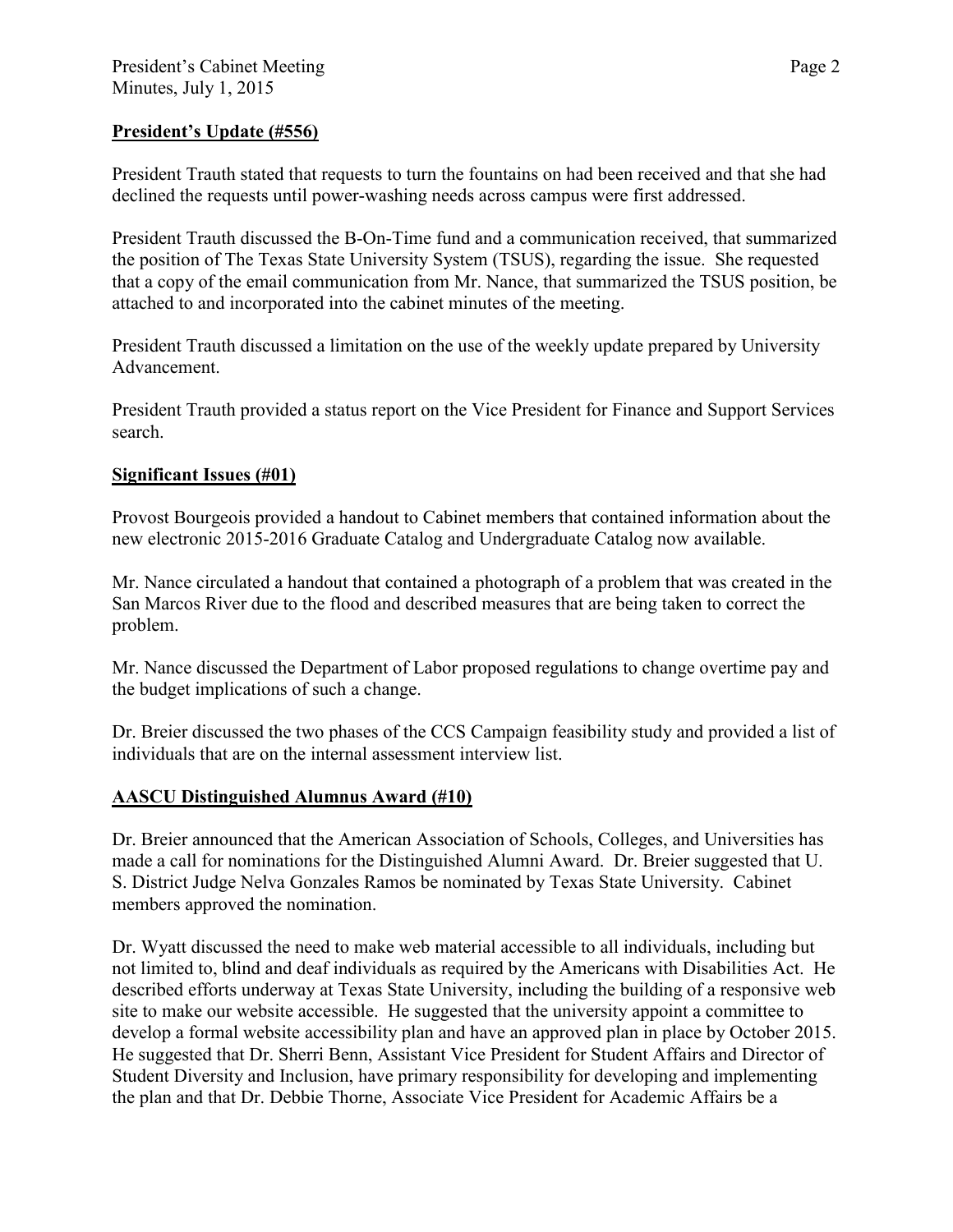member of the committee. President Trauth agreed to appoint a committee and requested that this topic be returned to the Cabinet agenda in one month.

# **RTA 8/10/15 Website Accessibility Plan Guest: Dr. Sherri Benn Discuss plans for developing a responsive, accessible website by October 2015.**

Dr. Wyatt described the new Microsoft Windows 10 version and said that Texas State University will not support that version at this time. However, after testing, it is possible that the new version will be supported in spring 2016.

Dr. Smith announced that a former Texas State student had recently drowned in the San Marcos River.

Dr. Smith announced that, for fall 2015, Texas State was over-capacity in housing requests. Dr. Smith provided a handout that tracked the spectrum of housing costs across campus and emphasized the university goal, to have affordable housing options for all students.

DMT:ta

Posted to web at<http://cabinet.president.txstate.edu/> on July 24, 2015.